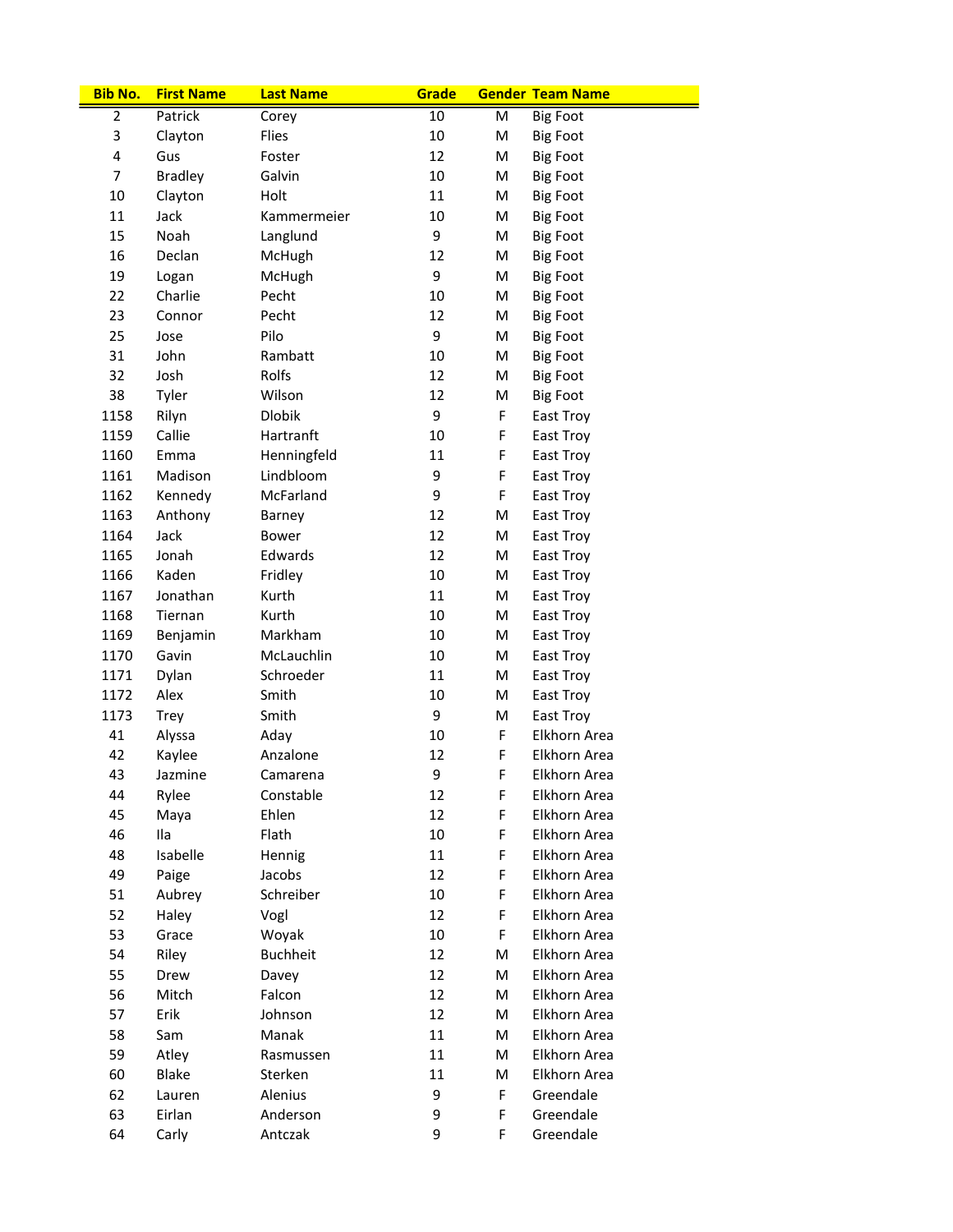| <b>Bib No.</b> | <b>First Name</b> | <b>Last Name</b> | Grade  |   | <b>Gender Team Name</b>       |
|----------------|-------------------|------------------|--------|---|-------------------------------|
| 65             | Savannah          | <b>Bailey</b>    | 12     | F | Greendale                     |
| 67             | Katelyn           | Bassler          | 12     | F | Greendale                     |
| 70             | Katie             | <b>Bruss</b>     | 10     | F | Greendale                     |
| 74             | Arianna           | DePaolo          | 11     | F | Greendale                     |
| 75             | Tori              | Donnelly         | 12     | F | Greendale                     |
| 76             | Jadyn             | Galaska          | 12     | F | Greendale                     |
| 77             | Theo              | Grabner          | 11     | F | Greendale                     |
| 80             | Gabby             | Hergert          | 9      | F | Greendale                     |
| 82             | Eloise            | Kaminski         | 9      | F | Greendale                     |
| 83             | Corey             | Lamb             | 12     | F | Greendale                     |
| 87             | Daisy             | Leza             | 9      | F | Greendale                     |
| 88             | Marianna          | Mann             | 10     | F | Greendale                     |
| 89             | Mady              | Muehr            | 11     | F | Greendale                     |
| 90             | Angie             | Oliveras         | 12     | F | Greendale                     |
| 91             | Aya               | Rahai            | 9      | F | Greendale                     |
| 92             | Maggie            | Rice             | 9      | F | Greendale                     |
| 93             | <b>Bridget</b>    | Shibilski        | 11     | F | Greendale                     |
| 94             | Holly             | <b>Siemers</b>   | 9      | F | Greendale                     |
| 95             | Ellen             | Walser           | 10     | F | Greendale                     |
| 96             | Ella              | Wilson           | 12     | F | Greendale                     |
| 97             | Giovani           | Adamavich        | 10     | M | Greendale                     |
| 98             | Noah              | Adams            | 11     | M | Greendale                     |
|                |                   | Alvarado         | 9      |   | Greendale                     |
| 99             | Logan             |                  |        | M |                               |
| 100            | Lucas             | Alvarado         | 10     | M | Greendale                     |
| 101            | Clayton           | <b>Bailey</b>    | 12     | M | Greendale                     |
| 102            | Ben               | Barutzke         | 12     | M | Greendale                     |
| 106            | Mason             | Bentley          | 9      | M | Greendale                     |
| 111            | Declan            | <b>Blask</b>     | 10     | M | Greendale                     |
| 117            | David             | Dahlmann         | 9      | M | Greendale                     |
| 126            | Greyson           | Danford          | 10     | M | Greendale                     |
| 134            | Tony              | Galusha          | 11     | M | Greendale                     |
| 135            | Alexander         | Gey              | 10     | M | Greendale                     |
| 136            | Wesley            | Gilbert          | 11     | M | Greendale                     |
| 146            | Tobias            | Grabner          | 9      | M | Greendale                     |
| 148            | Damien            | Hintz            | 9      | M | Greendale                     |
| 150            | Lucas             | LaBeau           | 10     | M | Greendale                     |
| 153            | Evan              | Labonte          | 9      | M | Greendale                     |
| 154            | Tyler             | Losee            | 12     | M | Greendale                     |
| 156            | Connor            | Polenske         | 12     | M | Greendale                     |
| 157            | Aaron             | Reeve Jr         | 9      | M | Greendale                     |
| 258            | Fares             | Sayah            | $10\,$ | M | Greendale                     |
| 167            | Collin            | Shibilski        | 9      | M | Greendale                     |
| 168            | Anthony           | Sincere          | 9      | M | Greendale                     |
| 177            | David             | Sincere          | 12     | M | Greendale                     |
| 184            | Max               | Vitrano          | 9      | M | Greendale                     |
| 185            | Nolan             | Wozniak          | 9      | M | Greendale                     |
| 189            | Nina              | Cosmos           | 12     | F | Kenosha Christian Life School |
| 192            | Gianna            | Feliciano        | 9      | F | Kenosha Christian Life School |
| 193            | Anne              | Lee              | 12     | F | Kenosha Christian Life School |
| 194            | Helen             | Meng             | 11     | F | Kenosha Christian Life School |
| 195            | Emalie            | Myrum            | 11     | F | Kenosha Christian Life School |
| 196            | Lorelle           | Rojas            | 10     | F | Kenosha Christian Life School |
|                |                   |                  |        |   |                               |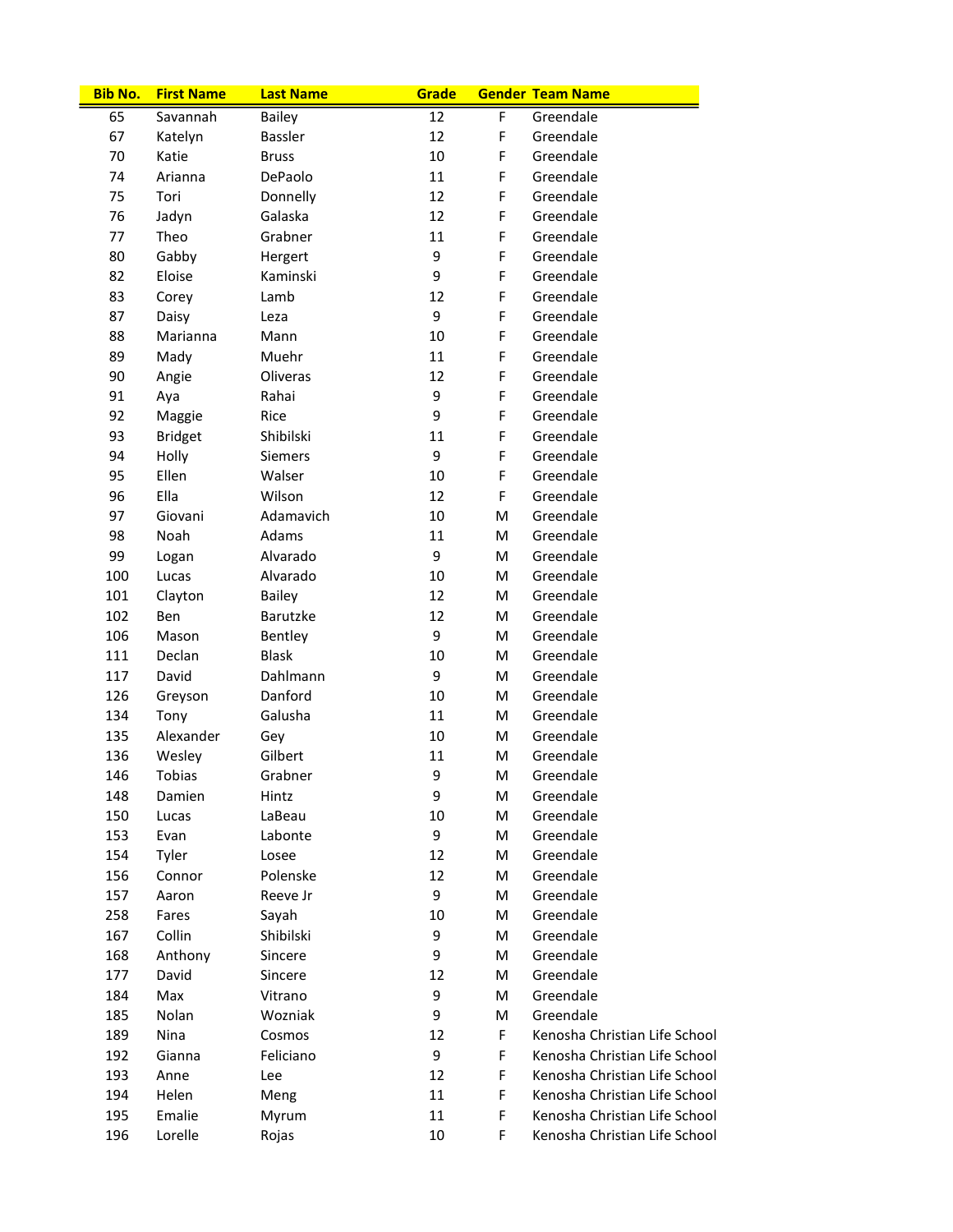| <b>Bib No.</b> | <b>First Name</b> | <b>Last Name</b>  | Grade    |        | <b>Gender Team Name</b>       |
|----------------|-------------------|-------------------|----------|--------|-------------------------------|
| 197            | Caroline          | Smith-Weh         | 10       | F      | Kenosha Christian Life School |
| 199            | Sam               | Adams             | 10       | M      | Kenosha Christian Life School |
| 203            | Jack              | Cooper            | 10       | M      | Kenosha Christian Life School |
| 213            | Joel              | Derrick           | 9        | M      | Kenosha Christian Life School |
| 217            | <b>Brody</b>      | Evans             | 10       | M      | Kenosha Christian Life School |
| 226            | Javier            | Gomez             | 9        | M      | Kenosha Christian Life School |
| 252            | Nathan            | Gowey             | 11       | M      | Kenosha Christian Life School |
| 254            | Logan             | Robinson          | 9        | M      | Kenosha Christian Life School |
| 262            | Alex              | St. John          | 10       | M      | Kenosha Christian Life School |
| 268            | Isaiah            | VanDixhorn        | 10       | M      | Kenosha Christian Life School |
| 271            | Emilia            | Altamirano        | 12       | F      | Racine Case                   |
| 274            | Audrey            | Amaya             | 12       | F      | Racine Case                   |
| 285            | Sol               | Aquino            | 10       | F      | Racine Case                   |
| 297            | Izzy              | <b>Barbee</b>     | 10       | F      | Racine Case                   |
| 303            | Ava               | Conforti          | 10       | F      | Racine Case                   |
| 306            | Sophia            | Daniels           | 9        | F      | Racine Case                   |
| 318            | Audrey            | Hansen            | 10       | F      | Racine Case                   |
| 328            | Marlen            | Helfenstein       | 12       | F      | Racine Case                   |
| 334            | Molly             | Maller            | 9        | F      | Racine Case                   |
| 335            | <b>Bridget</b>    | <b>McKellips</b>  | 11       | F      | Racine Case                   |
| 339            | Alanna            | Menghe            | 11       | F      | Racine Case                   |
| 341            | Olyvia            | Metoyer           | 12       | F      | Racine Case                   |
| 512            | Kristina          | Miletic           | 12       | F      | Racine Case                   |
| 542            | Grace             | Neumann           | 9        | F      | Racine Case                   |
| 544            | Roselyn           | Pacheco           | 12       | F      | Racine Case                   |
| 562            | Lilly             | Reaume            | 9        | F      | Racine Case                   |
| 564            | Abby              | Robson            | 10       | F      | Racine Case                   |
| 577            | Nevaeh            | Serrano           | 9        | F      | Racine Case                   |
| 601            | Amelia            | Wiesner           | 11       | F      | Racine Case                   |
| 602            | Beto              | Altamirano        | 10       | M      | Racine Case                   |
| 610            | Derek             | Alzate            | 11       | M      | Racine Case                   |
| 613            | Carson            | <b>Buckli</b>     | 10       | M      | Racine Case                   |
| 615            | Alexander         | Davis             | 10       | M      | Racine Case                   |
| 630            | Logan             | Jankowski         | 11       | M      | Racine Case                   |
| 631            | Juan              | Lopez-Reyes       | 10       | M      | Racine Case                   |
| 635            | John              | Merril            | 10       | M      | Racine Case                   |
| 643            | Rurik             | Yuhas             | 10       | M      | Racine Case                   |
| 646            | Miley             | <b>Brooks</b>     | 9        | F      | Shoreland Lutheran            |
| 649            | Alianna           | Herrera           | 11       | F      | Shoreland Lutheran            |
| 654            | Amerrah           | Kayon             | 9        | F      | Shoreland Lutheran            |
| 666            | Abbie             | Lange             | 11       | F      | Shoreland Lutheran            |
| 672            | Ella              | Van Buren         | 12       | F      | Shoreland Lutheran            |
| 679            | <b>Belle</b>      | Zarling           | 10       | F      | Shoreland Lutheran            |
| 686            | Tempe             | Zondag            | 9        | F      | Shoreland Lutheran            |
| 695            | Angel             | Ayala             | 11       | M      | Shoreland Lutheran            |
| 967            | Micah             | <b>Babinec</b>    | 12       | M      | Shoreland Lutheran            |
|                |                   |                   |          |        | Shoreland Lutheran            |
| 701<br>706     | Tyler<br>Andy     | Bunkleman<br>Duff | 10<br>11 | M<br>M | Shoreland Lutheran            |
| 707            | Nathaniel         | Groth             | 10       | M      | Shoreland Lutheran            |
| 715            | Josiah            | Hutchinson        | 9        | М      | Shoreland Lutheran            |
|                |                   |                   |          |        | Shoreland Lutheran            |
| 716            | Sawyer            | Jahns             | 9        | M      |                               |
| 720            | Hayden            | Lampton           | 10       | M      | Shoreland Lutheran            |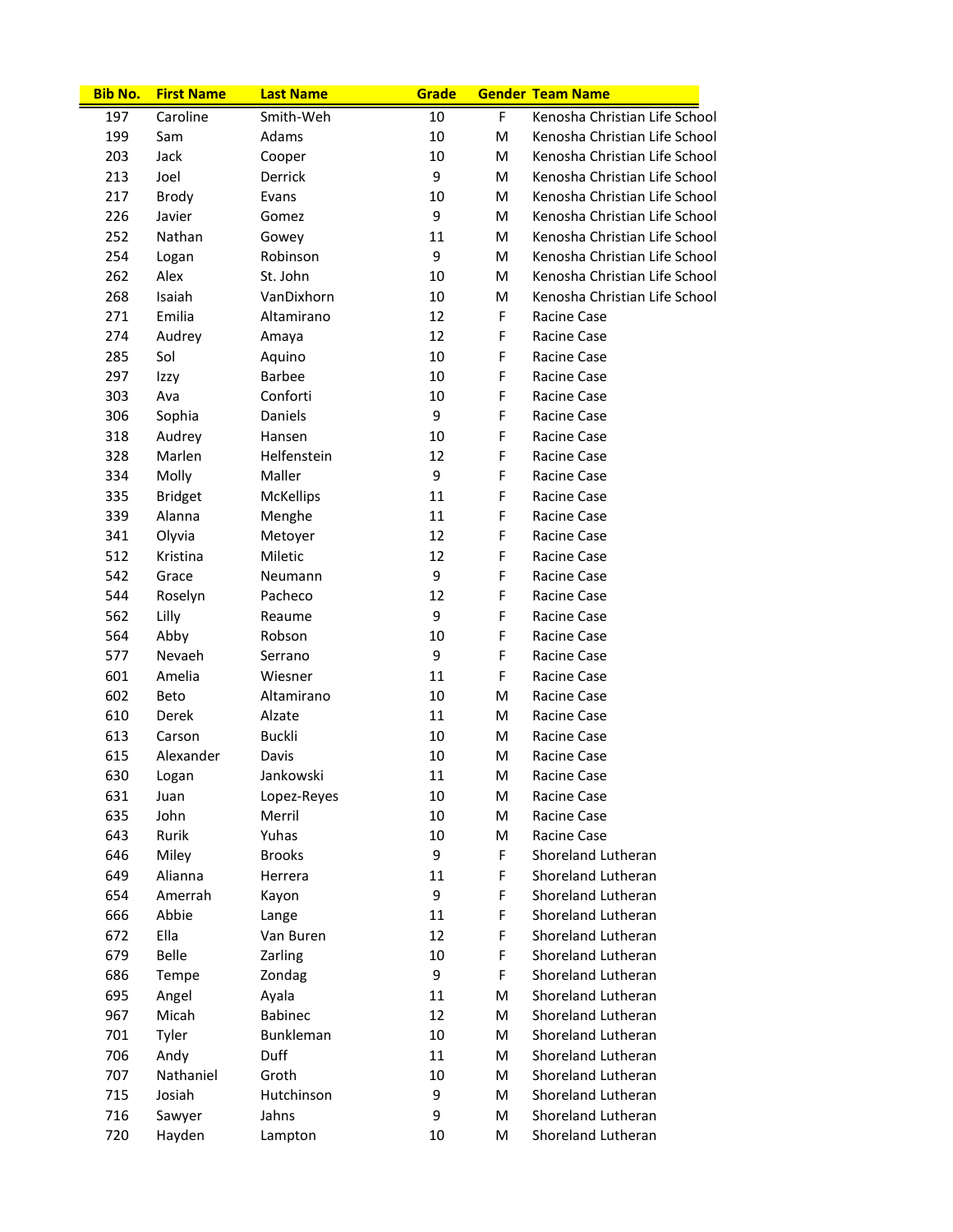| <b>Bib No.</b> | <b>First Name</b> | <b>Last Name</b> | Grade |   | <b>Gender Team Name</b>   |
|----------------|-------------------|------------------|-------|---|---------------------------|
| 722            | Noah              | Moore            | 12    | м | <b>Shoreland Lutheran</b> |
| 728            | Asher             | Patterson        | 10    | M | <b>Shoreland Lutheran</b> |
| 731            | Izaiah            | Roozen           | 9     | M | Shoreland Lutheran        |
| 735            | Henry             | Wagner           | 10    | M | Shoreland Lutheran        |
| 737            | Angie             | <b>Bellart</b>   | 12    | F | South Milwaukee           |
| 738            | Shelby            | Erickson-Stiemke | 11    | F | South Milwaukee           |
| 741            | Rachel            | Gavin            | 10    | F | South Milwaukee           |
| 743            | Addison           | Huolihan         | 9     | F | South Milwaukee           |
| 745            | Eliana            | Jamel            | 9     | F | South Milwaukee           |
| 750            | Madelyn           | Jamel            | 12    | F | South Milwaukee           |
| 751            | Paige             | Jansen           | 11    | F | South Milwaukee           |
| 752            | June              | Lesinski         | 9     | F | South Milwaukee           |
| 753            | Claudia           | Ortiz            | 11    | F | South Milwaukee           |
| 755            | <b>Brady</b>      | Ahler            | 10    | м | South Milwaukee           |
| 760            | Ethan             | Brazgel          | 10    | M | South Milwaukee           |
| 762            | Christian         | <b>Brooks</b>    | 11    | м | South Milwaukee           |
| 763            | Aiden             | Janusz           | 9     | м | South Milwaukee           |
| 765            | Joev              | Kehoe            | 9     | M | South Milwaukee           |
| 766            | Peyton            | Leanna           | 10    | M | South Milwaukee           |
| 767            | Nate              | Lindner          | 11    | M | South Milwaukee           |
| 768            | Nolen             | Possing          | 10    | м | South Milwaukee           |
| 777            | Dan               | Schultz          | 12    | M | South Milwaukee           |
| 778            | Miles             | Spankowski       | 9     | M | South Milwaukee           |
| 780            | Alex              | Wallner          | 9     | M | South Milwaukee           |
| 786            | Fiona             | Anton            | 11    | F | The Prairie School        |
| 788            | Maddie            | Gaylord          | 11    | F | The Prairie School        |
| 792            | Abigail           | Lopez            | 9     | F | The Prairie School        |
| 798            | Caroline          | Lopez            | 9     | F | The Prairie School        |
| 802            | Brie              | Luchun Ledvina   | 11    | F | The Prairie School        |
| 804            | Emilie            | Ulrich           | 11    | F | The Prairie School        |
| 813            | Nolan             | <b>Boerner</b>   | 11    | М | The Prairie School        |
| 815            | Gavin             | Chadwick         | 12    | М | The Prairie School        |
| 818            | Nolan             | Gasser           | 9     | M | The Prairie School        |
| 821            | Jp                | Jorgenson        | 12    | M | The Prairie School        |
| 822            | Wyatt             | Knoell           | 12    | M | The Prairie School        |
| 828            | Jack              | Lopez            | 12    | M | The Prairie School        |
| 844            | Vincent           | Praefke          | 12    | M | The Prairie School        |
| 846            | Mason             | Santalucia       | 12    | M | The Prairie School        |
| 847            | Andrew            | Schaefer         | 12    | M | The Prairie School        |
| 848            | Joseph            | Scumaci          | 12    | M | The Prairie School        |
| 852            | Rishon            | Singh            | 9     | M | The Prairie School        |
| 854            | Afia              | Akowuah          | 9     | F | Westosha Central          |
| 856            | Kialis            | Anderson         | 12    | F | Westosha Central          |
| 862            | Ellie             | Boncher          | 9     | F | Westosha Central          |
| 868            | Emma              | <b>Brewer</b>    | 12    | F | Westosha Central          |
| 873            | Becca             | Ceisel           | 11    | F | Westosha Central          |
| 874            | Ariana            | Eiler            | 12    | F | Westosha Central          |
| 878            | Rachel            | Erich            | 9     | F | Westosha Central          |
| 885            | Clare             | Fallon           | 11    | F | Westosha Central          |
| 887            | Margaret          | Gillmore         | 10    | F | Westosha Central          |
| 900            | Gina              | Grenyo           | 12    | F | Westosha Central          |
| 901            | Abbey             | Hart             | 10    | F | Westosha Central          |
|                |                   |                  |       |   |                           |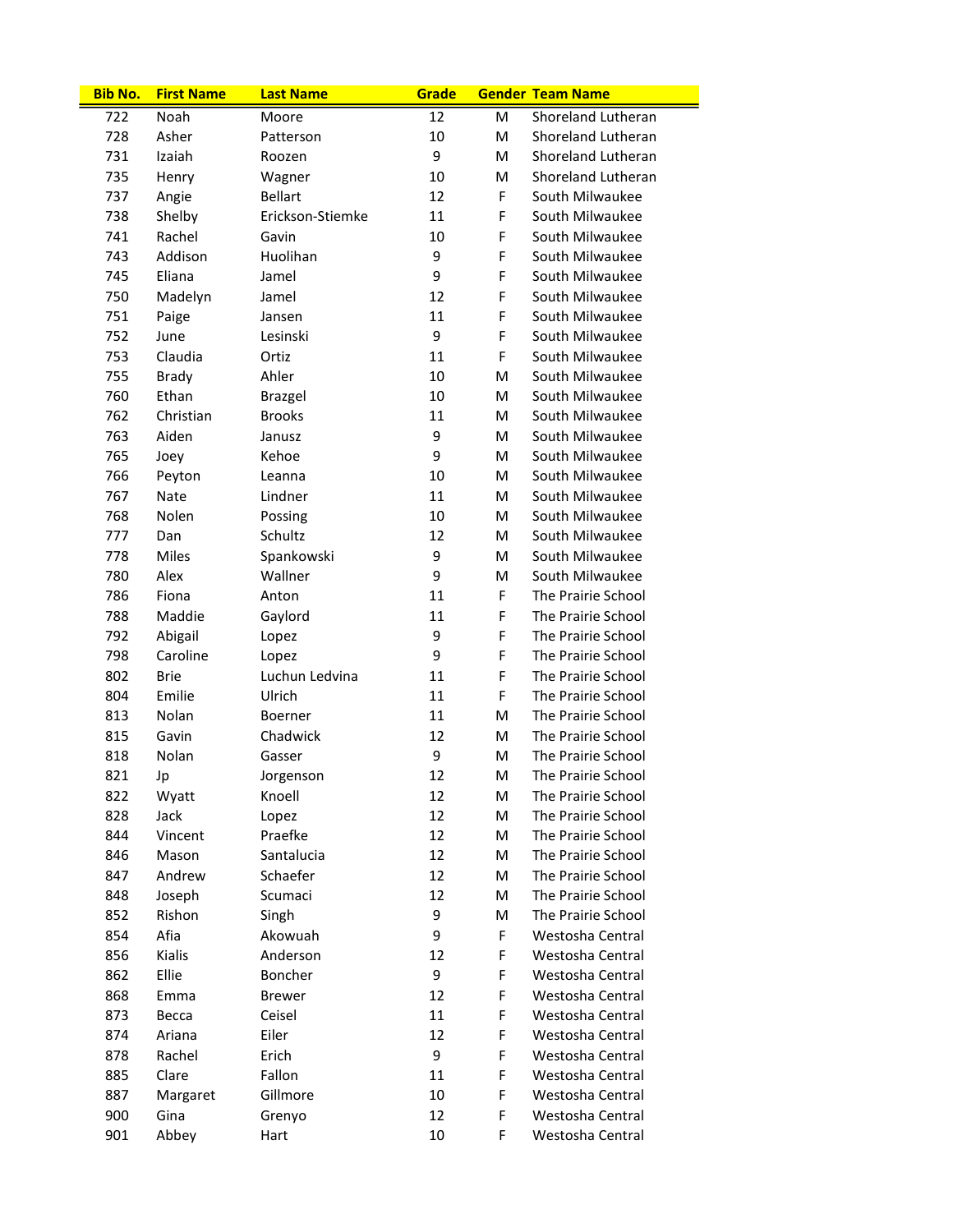| 903<br>Julia<br>10<br>F<br>Westosha Central<br>MacIntyre<br>10<br>F<br>904<br>Westosha Central<br>Crystal<br>Rangel<br>9<br>911<br>F<br>Westosha Central<br>Maureen<br>Rosenick<br>915<br>10<br>F<br>Westosha Central<br>Anna<br>Topercer<br>11<br>F<br>919<br>Verzal<br>Westosha Central<br>Grace<br>10<br>F<br>922<br>Zeller<br>Westosha Central<br>Audrey<br>10<br>923<br>Zeller<br>F<br>Westosha Central<br>Kate<br>Will<br>Allen<br>12<br>924<br>M<br>Westosha Central<br>944<br>Jack<br>11<br>Westosha Central<br><b>Bremer</b><br>м<br>9<br>952<br>Noah<br><b>Burnett</b><br>M<br>Westosha Central<br>953<br>Austin<br>Dority<br>12<br>Westosha Central<br>м<br>970<br>Doyle-bruce<br>12<br>Westosha Central<br>Phineas<br>м<br>973<br>Lukas<br>Galley<br>10<br>Westosha Central<br>м<br>Gillmore<br>11<br>985<br>Marcus<br>Westosha Central<br>м<br>1001<br>Brandon<br>Gorsuch<br>11<br>Westosha Central<br>м |
|-----------------------------------------------------------------------------------------------------------------------------------------------------------------------------------------------------------------------------------------------------------------------------------------------------------------------------------------------------------------------------------------------------------------------------------------------------------------------------------------------------------------------------------------------------------------------------------------------------------------------------------------------------------------------------------------------------------------------------------------------------------------------------------------------------------------------------------------------------------------------------------------------------------------------|
|                                                                                                                                                                                                                                                                                                                                                                                                                                                                                                                                                                                                                                                                                                                                                                                                                                                                                                                       |
|                                                                                                                                                                                                                                                                                                                                                                                                                                                                                                                                                                                                                                                                                                                                                                                                                                                                                                                       |
|                                                                                                                                                                                                                                                                                                                                                                                                                                                                                                                                                                                                                                                                                                                                                                                                                                                                                                                       |
|                                                                                                                                                                                                                                                                                                                                                                                                                                                                                                                                                                                                                                                                                                                                                                                                                                                                                                                       |
|                                                                                                                                                                                                                                                                                                                                                                                                                                                                                                                                                                                                                                                                                                                                                                                                                                                                                                                       |
|                                                                                                                                                                                                                                                                                                                                                                                                                                                                                                                                                                                                                                                                                                                                                                                                                                                                                                                       |
|                                                                                                                                                                                                                                                                                                                                                                                                                                                                                                                                                                                                                                                                                                                                                                                                                                                                                                                       |
|                                                                                                                                                                                                                                                                                                                                                                                                                                                                                                                                                                                                                                                                                                                                                                                                                                                                                                                       |
|                                                                                                                                                                                                                                                                                                                                                                                                                                                                                                                                                                                                                                                                                                                                                                                                                                                                                                                       |
|                                                                                                                                                                                                                                                                                                                                                                                                                                                                                                                                                                                                                                                                                                                                                                                                                                                                                                                       |
|                                                                                                                                                                                                                                                                                                                                                                                                                                                                                                                                                                                                                                                                                                                                                                                                                                                                                                                       |
|                                                                                                                                                                                                                                                                                                                                                                                                                                                                                                                                                                                                                                                                                                                                                                                                                                                                                                                       |
|                                                                                                                                                                                                                                                                                                                                                                                                                                                                                                                                                                                                                                                                                                                                                                                                                                                                                                                       |
|                                                                                                                                                                                                                                                                                                                                                                                                                                                                                                                                                                                                                                                                                                                                                                                                                                                                                                                       |
|                                                                                                                                                                                                                                                                                                                                                                                                                                                                                                                                                                                                                                                                                                                                                                                                                                                                                                                       |
| Koffen<br>12<br>1005<br>Westosha Central<br>Dan<br>м                                                                                                                                                                                                                                                                                                                                                                                                                                                                                                                                                                                                                                                                                                                                                                                                                                                                  |
| 9<br>1007<br>Erick<br>Westosha Central<br>м<br>Lopez                                                                                                                                                                                                                                                                                                                                                                                                                                                                                                                                                                                                                                                                                                                                                                                                                                                                  |
| 1008<br>Anthony<br>Maxon<br>12<br>Westosha Central<br>м                                                                                                                                                                                                                                                                                                                                                                                                                                                                                                                                                                                                                                                                                                                                                                                                                                                               |
| Addison<br>Morehouse<br>11<br>1014<br>M<br>Westosha Central                                                                                                                                                                                                                                                                                                                                                                                                                                                                                                                                                                                                                                                                                                                                                                                                                                                           |
| 12<br>1015<br>Rosenick<br>Westosha Central<br>Evan<br>м                                                                                                                                                                                                                                                                                                                                                                                                                                                                                                                                                                                                                                                                                                                                                                                                                                                               |
| 11<br>1016<br>Sternburg<br>м<br>Westosha Central<br>Lucas                                                                                                                                                                                                                                                                                                                                                                                                                                                                                                                                                                                                                                                                                                                                                                                                                                                             |
| 1017<br>Tyler<br>Tennis<br>12<br>Westosha Central<br>м                                                                                                                                                                                                                                                                                                                                                                                                                                                                                                                                                                                                                                                                                                                                                                                                                                                                |
| Verhaalen<br>1018<br>12<br>Westosha Central<br>Steven<br>м                                                                                                                                                                                                                                                                                                                                                                                                                                                                                                                                                                                                                                                                                                                                                                                                                                                            |
| Verhaalen<br>1019<br>Travis<br>10<br>Westosha Central<br>м                                                                                                                                                                                                                                                                                                                                                                                                                                                                                                                                                                                                                                                                                                                                                                                                                                                            |
| 1020<br>Mitchell<br>12<br>Westosha Central<br>Vineyard<br>м                                                                                                                                                                                                                                                                                                                                                                                                                                                                                                                                                                                                                                                                                                                                                                                                                                                           |
| 11<br>1021<br>Connor<br>Wade<br>Westosha Central<br>м                                                                                                                                                                                                                                                                                                                                                                                                                                                                                                                                                                                                                                                                                                                                                                                                                                                                 |
| F<br>1022<br>Michaela<br>Czerwinski<br>10<br>Whitnall                                                                                                                                                                                                                                                                                                                                                                                                                                                                                                                                                                                                                                                                                                                                                                                                                                                                 |
| 1023<br>10<br>F<br>Whitnall<br>Eva<br>Goeb                                                                                                                                                                                                                                                                                                                                                                                                                                                                                                                                                                                                                                                                                                                                                                                                                                                                            |
| 9<br>1024<br>F<br>Whitnall<br>Maryam<br>Nazer                                                                                                                                                                                                                                                                                                                                                                                                                                                                                                                                                                                                                                                                                                                                                                                                                                                                         |
| 9<br>Whitnall<br>1025<br>Gracie<br>F<br><b>New</b>                                                                                                                                                                                                                                                                                                                                                                                                                                                                                                                                                                                                                                                                                                                                                                                                                                                                    |
| Sarah<br>Pfeifer<br>1026<br>12<br>F<br>Whitnall                                                                                                                                                                                                                                                                                                                                                                                                                                                                                                                                                                                                                                                                                                                                                                                                                                                                       |
| 1027<br>10<br>Whitnall<br>Kaylee<br>Rogaczewski<br>F                                                                                                                                                                                                                                                                                                                                                                                                                                                                                                                                                                                                                                                                                                                                                                                                                                                                  |
| Ella<br>9<br>1028<br>Scherrer<br>F<br>Whitnall                                                                                                                                                                                                                                                                                                                                                                                                                                                                                                                                                                                                                                                                                                                                                                                                                                                                        |
| 9<br>1029<br>Jillian<br>F.<br>Steinmeyer<br>Whitnall                                                                                                                                                                                                                                                                                                                                                                                                                                                                                                                                                                                                                                                                                                                                                                                                                                                                  |
| F<br>1033<br>Abby<br>Zysk<br>10<br>Whitnall                                                                                                                                                                                                                                                                                                                                                                                                                                                                                                                                                                                                                                                                                                                                                                                                                                                                           |
| 9<br>1038<br>Elias<br>Whitnall<br>Argyres<br>M                                                                                                                                                                                                                                                                                                                                                                                                                                                                                                                                                                                                                                                                                                                                                                                                                                                                        |
| 11<br>1041<br>Whitnall<br>Sam<br><b>Brunner</b><br>M                                                                                                                                                                                                                                                                                                                                                                                                                                                                                                                                                                                                                                                                                                                                                                                                                                                                  |
| 1042<br><b>Nick</b><br>Dalland<br>10<br>Whitnall<br>M                                                                                                                                                                                                                                                                                                                                                                                                                                                                                                                                                                                                                                                                                                                                                                                                                                                                 |
| 10<br>Whitnall<br>1057<br>Xander<br>Drake<br>M                                                                                                                                                                                                                                                                                                                                                                                                                                                                                                                                                                                                                                                                                                                                                                                                                                                                        |
| 1059<br>Tobyn<br>Fogle<br>11<br>Whitnall<br>M                                                                                                                                                                                                                                                                                                                                                                                                                                                                                                                                                                                                                                                                                                                                                                                                                                                                         |
| 1064<br>Aidan<br>Glancey<br>12<br>Whitnall<br>M                                                                                                                                                                                                                                                                                                                                                                                                                                                                                                                                                                                                                                                                                                                                                                                                                                                                       |
| 1079<br>10<br>Whitnall<br>Matt<br>Hinson<br>M                                                                                                                                                                                                                                                                                                                                                                                                                                                                                                                                                                                                                                                                                                                                                                                                                                                                         |
| Whitnall<br>1080<br>Darrien<br>Jagiello<br>10<br>M                                                                                                                                                                                                                                                                                                                                                                                                                                                                                                                                                                                                                                                                                                                                                                                                                                                                    |
| 1081<br>Chase<br>Johnson<br>12<br>Whitnall<br>M                                                                                                                                                                                                                                                                                                                                                                                                                                                                                                                                                                                                                                                                                                                                                                                                                                                                       |
| 1082<br>Alex<br>McDowell<br>11<br>Whitnall<br>M                                                                                                                                                                                                                                                                                                                                                                                                                                                                                                                                                                                                                                                                                                                                                                                                                                                                       |
| 9<br>1083<br>Nolan<br>Miller<br>Whitnall<br>M                                                                                                                                                                                                                                                                                                                                                                                                                                                                                                                                                                                                                                                                                                                                                                                                                                                                         |
| 1084<br>Aj<br>Millman<br>11<br>Whitnall<br>M                                                                                                                                                                                                                                                                                                                                                                                                                                                                                                                                                                                                                                                                                                                                                                                                                                                                          |
| 1085<br>Nathan<br>10<br>Whitnall<br>Owen<br>M                                                                                                                                                                                                                                                                                                                                                                                                                                                                                                                                                                                                                                                                                                                                                                                                                                                                         |
| Pfeifer<br>$10\,$<br>Whitnall<br>1086<br>M<br>Joe                                                                                                                                                                                                                                                                                                                                                                                                                                                                                                                                                                                                                                                                                                                                                                                                                                                                     |
| JJ<br>12<br>Whitnall<br>1087<br>Repka<br>M                                                                                                                                                                                                                                                                                                                                                                                                                                                                                                                                                                                                                                                                                                                                                                                                                                                                            |
| Whitnall<br>1088<br>Dominic<br>12<br>M<br>Setum                                                                                                                                                                                                                                                                                                                                                                                                                                                                                                                                                                                                                                                                                                                                                                                                                                                                       |
| 9<br>1089<br>Dominic<br>Whitnall<br>Vasta<br>M                                                                                                                                                                                                                                                                                                                                                                                                                                                                                                                                                                                                                                                                                                                                                                                                                                                                        |